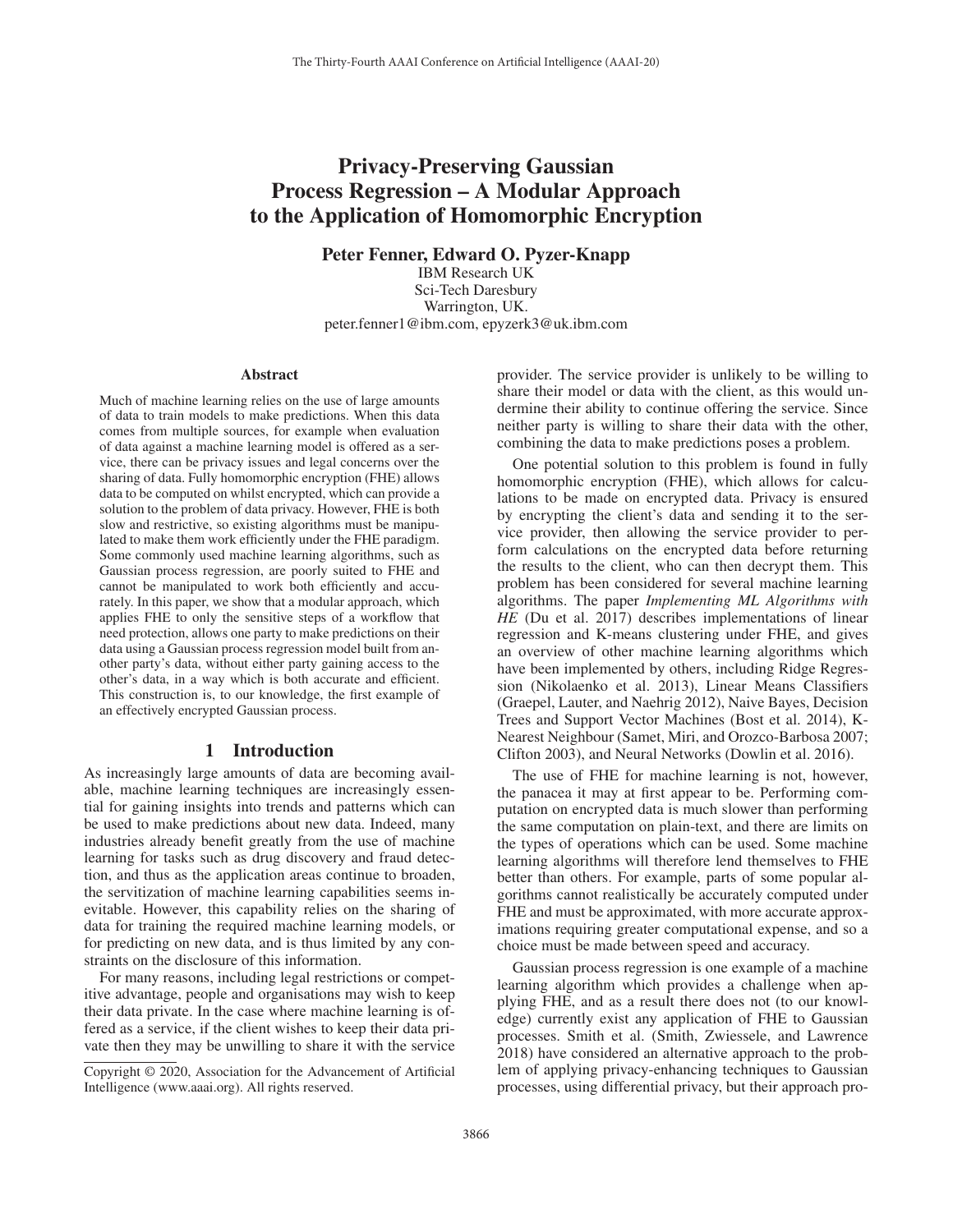tects only the target values of the data and not the feature vectors.

In this paper we identify why parts of Gaussian process regression are unsuited for computation under FHE and demonstrate that this problem can be avoided by splitting the algorithm into parts in such a way that only some parts need to be computed homomorphically. This enables the user to circumvent some stages of the algorithm which are not amenable to computation under FHE, and to optimize those which are computed under FHE individually, with the end result being both faster and more accurate than performing the whole algorithm in a single block.

In Section 2 we review the relevant details of Gaussian process regression and FHE. In Section 3 we look at the complications and restrictions of adapting Gaussian process regression to FHE and introduce our proposed solution, which splits the homomorphic computation into smaller components. We also analyse the security of our solution and give details of an implementation. In Section 4 we present our results and show that, compared to an implementation which does not split up the homomorphic computation, our approach is both faster and more accurate.

# 2 Methods

### 2.1 Gaussian Processes

A Gaussian process (GP) is a stochastic process such that every finite set of random variables has a multivariate Gaussian distribution. A Gaussian process can be used to define a probability distribution over the set of continuous functions, and by incorporating training data we can construct a model of the relationship represented by the data. In constructing this model we assume there is an underlying function  $f$  and our training data consists of a sample of values in the function's domain (feature vectors), and the corresponding outputs of the function (target vectors), possibly with some error in measurement. A Gaussian process model can be used for regression, to make predictions about the behaviour of the function on feature vectors outside of the sample.

We build the GP model by first placing a prior distribution over functions based only on our beliefs about the general form that the function should take, then updating this distribution using known function values. The prior distribution is Gaussian and has mean value 0 at all points, so the distribution is defined entirely by the covariances of the function values. These covariances are given by a kernel function,  $k(x, x')$ . A common class of kernel functions are *isotropic* kernels, which measure the distance  $d(x, x')$  with respect to some distance metric  $d(\cdot, \cdot)$ , then calculate the covariance based on just this distance. In this paper we consider only isotropic kernels.

Although the kernel function gives a covariance for all pairs of points in the function's domain, when building a GP model to make predictions on new feature vectors, we only need to calculate the covariances between each pair of feature vectors in the training data and new data. Given training data  $\mathbf{x} = [x_1, x_2, \dots, x_n]$  and  $\mathbf{y} =$  $[y_1, y_2, \dots, y_n] = [f(x_1), f(x_2), \dots, f(x_n)],$  and new data  $\mathbf{x}_* = [x_1^*, x_2^*, \dots, x_m^*]$  for which we wish to predict  $\mathbf{y}_* =$ 

 $[f(x_1^*), f(x_2^*), \ldots, f(x_m^*)]$ , we calculate:

- the  $n \times n$  covariance matrix K defined by  $k_{i,j}$  =  $k(x_i, x_j)$ ,
- the  $m \times n$  matrix  $K_*$  defined by  $k^*_{i,j} = k(x^*_i, x_j)$ ,
- the  $m \times m$  matrix  $K_{**}$  defined by  $k_{i,j}^{**} = k(x_i^*, x_j^*)$ . Then our assumed prior distribution gives us

$$
\left[\begin{array}{c} \mathbf{y} \\ \mathbf{y}_* \end{array}\right] \sim \mathcal{N}\left(\mathbf{0}, \left[\begin{array}{cc} K & K_*^T \\ K_* & K_{**} \end{array}\right]\right).
$$

From this we get that the elements of **y**<sup>∗</sup> have Gaussian distributions with means given by  $\bar{y}_* = K_* K^{-1}y$  and variances given by  $var(\mathbf{y}_*) = diag(K_{**}) - diag(K_{*}K^{-1}K_{*}^T).$ 

One common isotropic kernel function is the squared exponential function, also commonly known as the radial basis function (RBF) kernel or the Gaussian kernel:

$$
k(a,b) = \exp\left(-\frac{d(a,b)^2}{2l^2}\right),\,
$$

for some choice of lengthscale parameter  $l$ . In theory, any true metric can be used as the distance measure, but here we focus on the Hamming, Jaccard and Euclidean distance metrics, which are commonly used in machine learning tasks, with the Jaccard being particularly prevalent in cheminformatics. Other metrics could certainly be used in the scheme we propose, but care must be taken to implement them efficiently under homomorphic encryption.

#### 2.2 Fully Homomorphic Encryption

The concept of homomorphic encryption was proposed by Rivest, Adleman, and Dertouzos (Rivest, Adleman, and Dertouzos 1978), but the ideas were not realized until 2009 when Gentry designed a functional (but prohibitively slow) fully homomorphic encryption scheme (Gentry 2009). Since then, many homomorphic encryption schemes have been developed, such as the Brakerski-Gentry-Vaikuntanathan (BGV) (Brakerski, Gentry, and Vaikuntanathan 2011) scheme, and many optimizations have been made. These schemes are homomorphic in addition and multiplication, in that  $\text{Encrypt}(x) + \text{Encrypt}(y) = \text{Encrypt}(x + y)$  and  $\text{Energy}(x) \text{Energy}(y) = \text{Energy}(xy).$ 

Gentry's design begins with a "somewhat homomorphic" encryption scheme, which behaves homomorphically for a limited number of computations, thus limiting the depth of arithmetic circuits which can be calculated. He then extends this to a "fully homomorphic" encryption (FHE) scheme with the introduction of bootstrapping, a process which "refreshes" the ciphertext to allow for more computation. Bootstrapping allows the data to be computed on indefinitely, but is a very slow process.

The BGV scheme allows for more efficient FHE by introducing modulus switching either instead of or in conjunction with bootstrapping. The result is known as leveled homomorphic encryption. In leveled homomorphic encryption, arithmetic circuits of any depth can be computed without bootstrapping, but the depth must be known before setting the encryption scheme's parameters. The work described in this paper uses leveled FHE without bootstrapping.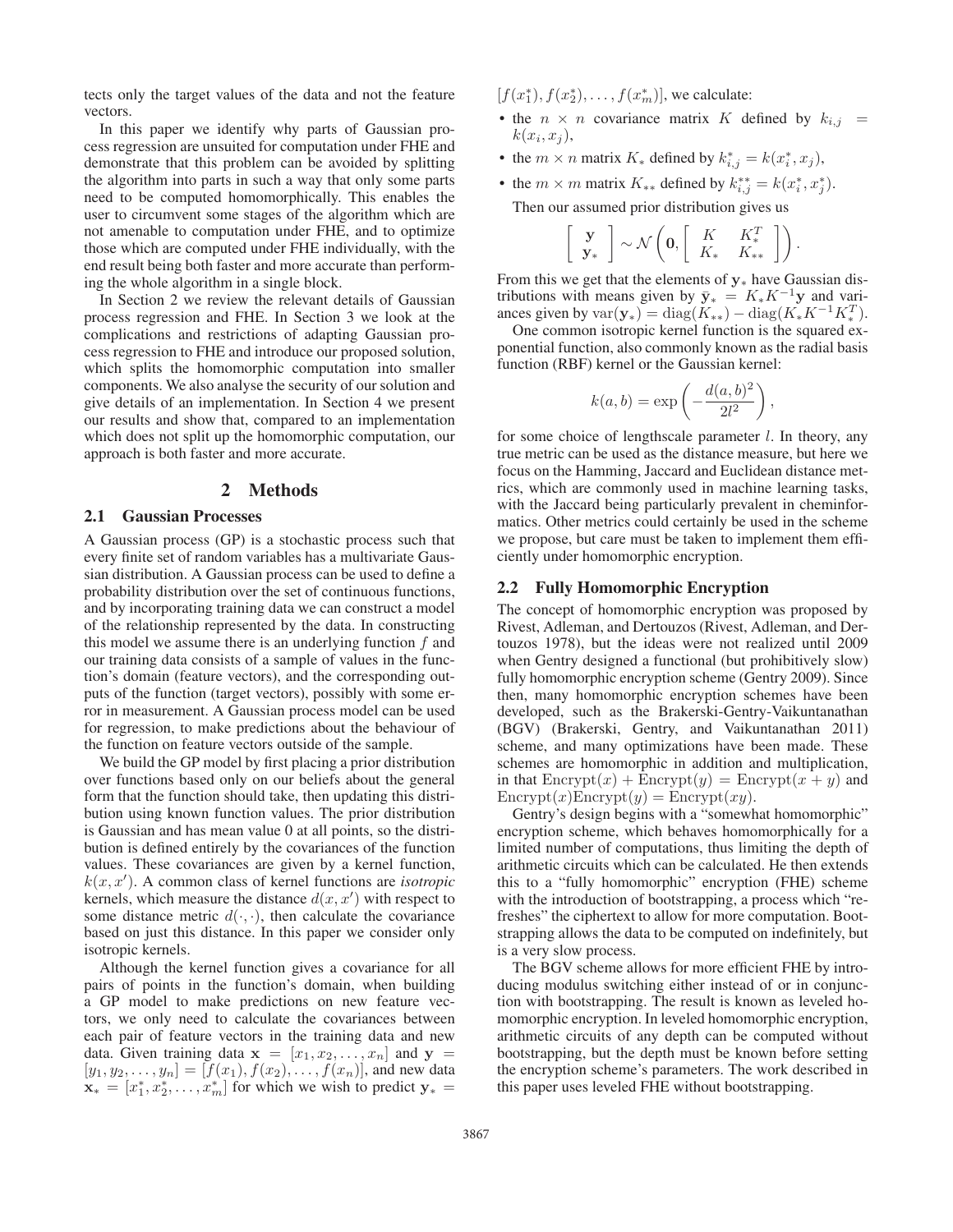HElib We make use of the homomorphic encryption library HElib (Halevi and Shoup), which implements the BGV scheme. The BGV scheme works over polynomial rings of the form  $A = \mathbb{Z}[X]/\Phi_m(X)$ , where  $\mathbb{Z}[X]$  is the ring of integer-coefficient polynomials in X and  $\Phi_m(X)$  is the mth cyclotomic polynomial. The plaintext space for the scheme is  $A_{p^r}$ , for any prime p and positive integer r, where we define  $\mathbb{A}_q = \mathbb{A}/q\mathbb{A}$  for any integer q. In our implementation of GP regression we set  $r = 1$ , so we shall use this value in the following explanation.

Ciphertexts are vectors in  $(A_q)^2$  for some odd modulus q. When using modulus switching we have a sequence of decreasing moduli  $q_L \gg q_{L-1} \gg \ldots \gg q_0$ , so that ciphertexts lie on  $L + 1$  different "levels". Given two moduli q and q', elements of  $\mathbb{A}_q$  can be mapped to  $\mathbb{A}_{q'}$  by first using the map  $[\cdot]_q$  which maps an element  $x \in \mathbb{A}_q$  to the unique element of  $A$  which is equal to x mod q but has each coefficient in the range  $[-q/2, q/2)$ . This element of A can then be interpreted as an element of  $\mathbb{A}_{q'}$ .

A level-*i* ciphertext **c** =  $(c_0, c_1)$  is said to encrypt a plaintext  $\mathfrak{m} \in \mathbb{A}_p$  with respect to a secret key  $\mathbf{s} = (1, \mathbf{s}) \in \mathbb{A}^2$  if  $[\langle \mathbf{s}, \mathbf{c} \rangle]_{q_i} = [\mathfrak{c}_0 + \mathfrak{s} \mathfrak{c}_1]_{q_i} = \mathfrak{m} + p\mathfrak{e}$  for an error term  $\mathfrak{e}$  which satisfies  $p ||\mathbf{e}|| \ll q_i$ . Decrypting **c** is then a matter of calculating  $[[\langle \mathbf{s}, \mathbf{c} \rangle]_{q_i}]_p$ . The result of  $[\langle \mathbf{s}, \mathbf{c} \rangle]_{q_i}$  is referred to as "noise", and decryption works because the noise is equal to m mod p. However, the maximum possible size of the noise grows with each calculation: the sum of ciphertexts  $\mathbf{c}_0$  and  $c_1$  has noise equal to the sum of the noises of  $c_0$  and  $c_1$ , and the product  $\mathbf{c}_0 \mathbf{c}_1$  has noise equal to the product of the noises of **<sup>c</sup>**0 and **<sup>c</sup>**1. Noise can therefore grow very quickly when many sequential multiplications are performed. By definition the noise is guaranteed to have each coefficient in the range  $[-q_i/2, q_i/2)$ . We think of  $q_i/2$  as a "noise ceiling", and if any coefficient grows too large it may exceed the noise ceiling and overflow, causing decryption to fail.

The sequence of decreasing moduli described above (known as the *modulus chain*) provides a way of managing the noise level. Freshly encrypted ciphertexts are encrypted at the highest level in the chain. It is possible to convert a valid level-i ciphertext **c** to a valid level- $(i - 1)$  ciphertext which encrypts the same plaintext by scaling **c** by  $(q_{i-1}/q_i)$ and rounding to the closest level- $(i - 1)$  ciphertext **c**<sup> $\prime$ </sup> such that  $c' = c$  mod p. This lowers the level of noise by a factor of  $(q_{i-1}/q_i)$  but also lowers the noise ceiling by the same factor. This can help to manage the increase in noise resulting from multiplication. When evaluating an arithmetic network homomorphically, HElib will automatically decrease the modulus of a ciphertext when necessary. It will often decrease the modulus level of two ciphertexts before multiplying them, so the required length of modulus chain is correlated with the number of sequential multiplications in the network.

We can make an arbitrarily large number of computations on a piece of data, so long as we know the arithmetic network in advance and create a long enough modulus chain. However, the length of the modulus chain has a significant effect on the speed of computation under BGV. The per-gate computation in BGV without bootstrapping is  $\hat{O}(\lambda \cdot L^3)$ , where  $\lambda$  is the security parameter and L is the length of

the modulus chain (Brakerski, Gentry, and Vaikuntanathan 2011). Any change in the depth of an arithmetic network can therefore make a large change in the time needed to evaluate it, so careful planning of algorithms is incredibly important.

# 3 FHE for Gaussian Processes

# 3.1 Technical Considerations

When working with FHE we are limited in the types of operation we can use. In BGV the only arithmetic operations we can use are addition and multiplication, which means we can calculate only polynomials. The length of the modulus chain, L, required for decryption to succeed roughly correlates with the number of sequential multiplications in the algorithm. For a degree  $d$  polynomial this is, at best, roughly equal to  $log_2(d)$ . Since the per-gate computation time is cu-<br>bic in L we are in practice limited to performing calculabic in L we are in practice limited to performing calculations using just low-degree polynomials, restricting our ability to approximate non-polynomial functions. Many algorithms involve the evaluation of functions which cannot be approximated well by a low degree polynomial. This leaves the user with a choice between using a high degree polynomial, in which case the algorithm will run slowly under FHE, or a lower degree polynomial, resulting in poor accuracy.

Gaussian process regression is an example of an algorithm for which these problems are significant. It is impossible to accurately approximate GP regression using low-degree polynomials, mainly due to the use of a kernel function. Most isotropic kernel functions are largest when the distance is close to zero, and tend to zero as the distance gets large. However, a polynomial will (unless it is constant) be much larger in magnitude at large inputs than at 0. The best polynomial approximation to the squared exponential kernel, which our implementation uses, is a Taylor expansion around 0, but even a large degree Taylor approximation diverges very quickly outside of a relatively small region. The point at which the approximation breaks down is proportional to the lengthscale, so problems which require a small lengthscale relative to the size of the domain will be approximated very badly.

Figure 1 shows the Gaussian process algorithm broken up into small modules. As can be seen in the diagram, there are three sequences of modules which can be performed in any order:

- a) calculate the distances between training feature vectors, apply the kernel function to these distances to form a covariance matrix, then invert the covariance matrix,
- b) calculate the distances between training feature vectors and the test feature vectors, then apply the kernel function to these distances,
- c) calculate the distances between test feature vectors, then apply the kernel function to these distances.

The results of (a) and (b) are multiplied together with the training target vectors. This gives the mean of the prediction, and another result which is summed together with the result of (c) to get the variance of the prediction.

A naive application of FHE might require the service provider to receive the client's encrypted data, perform the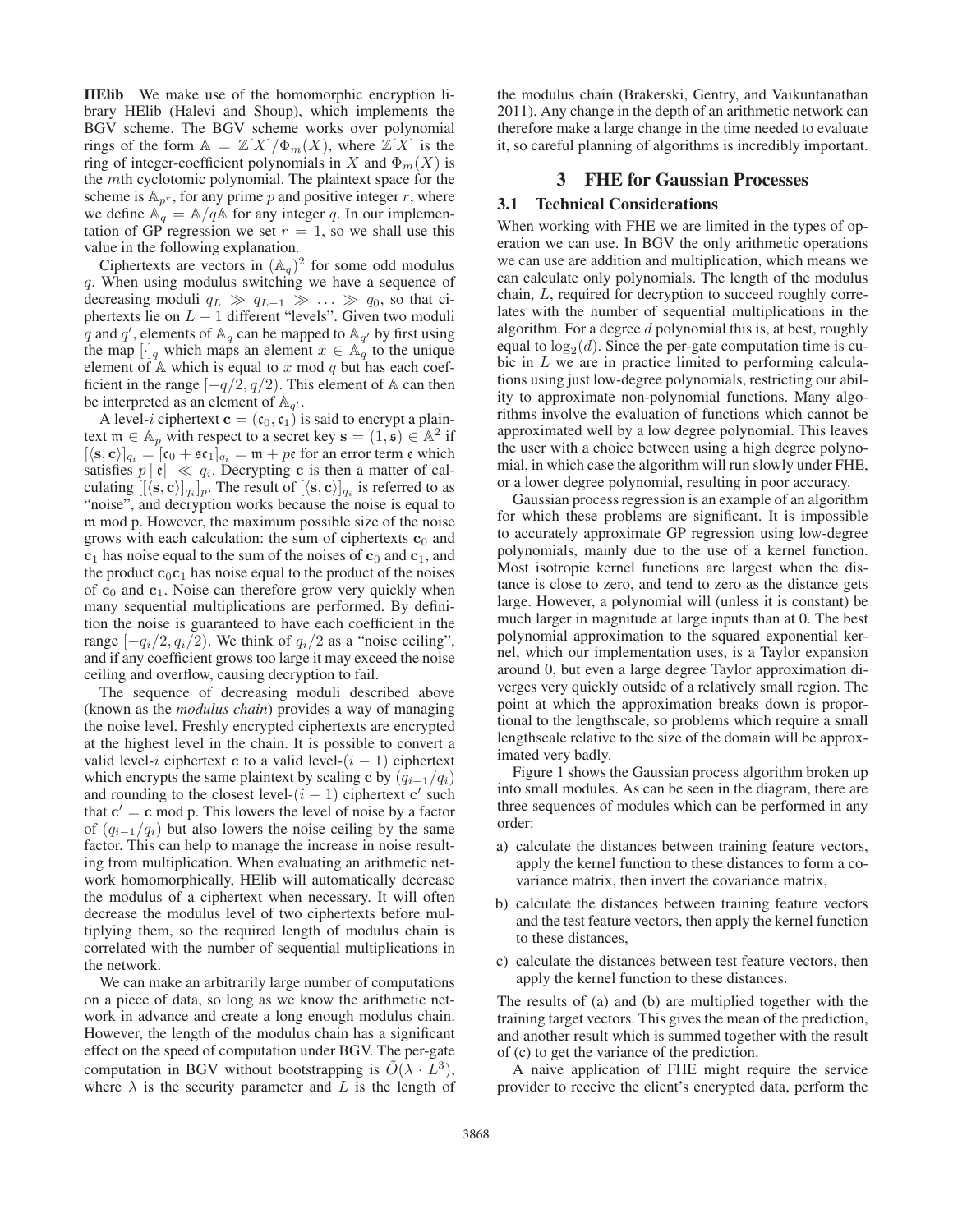

Figure 1: The flow of Gaussian process regression broken into components. Boxes with rounded corners are input/output data. Boxes with square corners are modules in the calculation. If no intermediate results are returned to the client then all the shaded modules must be performed homomorphically.

whole algorithm homomorphically, and return an encrypted prediction. With this approach, any module in Figure 1 which relies on the client's data, either directly or indirectly, will need to be performed homomorphically. The remaining steps, which rely only on the training data, can be performed in plaintext by the service provider. This approach would need to approximate the entire algorithm as a polynomial, including the kernel function, which cannot be well approximated with a low order polynomial. Achieving an adequate level of accuracy with such an approach would therefore require a very high degree polynomial and as such would be very slow.

However, if we apply FHE with more consideration, for each homomorphic step we can consider whether or not the output from that step needs to be kept secret from the client. If not, then the service provider can return this encrypted output to the client, who can decrypt the output and continue the algorithm in plaintext until the next time the algorithm requires input from the service provider. Analysis of Figure 1 reveals that the client only requires the service provider's input in two steps: calculating distances between training feature vectors and test feature vectors, and calculation of the matrix products. Assuming that there is no loss of privacy for the service provider if the client views the output of these steps (we shall revisit this assumption in the next subsection) then these two steps are the only ones which must be performed homomorphically. The resulting workflow (shown in Figure 2) splits up the homomorphic computation and allows us to altogether avoid applying the kernel function homomorphically.

Splitting the algorithm in this way offers significant improvements for speed and accuracy. Each of the two homomorphic steps can now be approximated with its own polynomial, which must necessarily have a smaller degree than that of a polynomial which approximates the whole algorithm to the same level of accuracy. The individual steps can also be optimised separately for FHE, in terms of encoding and parameters, rather than finding a single encoding scheme and set of parameters for the whole algorithm. Most significantly, the kernel function can be calculated in plaintext, which allows us to avoid a slow and inexact encrypted polynomial approximation. We will demonstrate how significant these improvements are in Section 4.

# 3.2 Security analysis

One downside to this approach is that it requires more interaction between parties, which requires the parties to be in more regular contact with each other. This could be a problem when, for example, the client is in a remote location with poor quality, or noisy, communication channels, but more importantly it also has implications for the level of security.

Although the approach does not reveal any information which directly identifies the protected data, it does give the client access to the transformed data at a couple of intermediate steps of the algorithm, which could be analysed to gain information about the data. It is worthwhile to note that this security problem applies to any implementation of encrypted Gaussian processes, since the predictions made by the algorithm can be used for the same analysis. Returning intermediate results to the client does not introduce the problem, but does potentially worsen it by making more data available for analysis. However there are measures that can be taken to significantly mitigate this.

To provide an example of the difficultly of performing such an attack both with and without the intermediate data, we consider Gaussian process regression over ddimensional binary feature vectors, with  $n$  points of training data.

We first consider the case where the attacker has access only to the predictions made by the Gaussian process. In this case an attacker can use the prediction variance to locate training data. Since the predictive model is more confident close to the training data, the training data creates local minima in the prediction variance. By using optimisation methods such as gradient descent, the attacker could find some of these local minima and thus identify some of the training data. In this way, the attacker could find up to  $k$  training data points by making  $kt$  predictions, where  $t$  is the number of iterations that they run their optimisation algorithm for. It is possible that several of these optimisations will find the same local minimum, so  $k$  is merely a maximum on the number of data points identified. Even though the attacker can identify some training data, without access to any of the intermediate data they cannot know how many data points are contained in the training data, and thus cannot be sure that they have found all the data.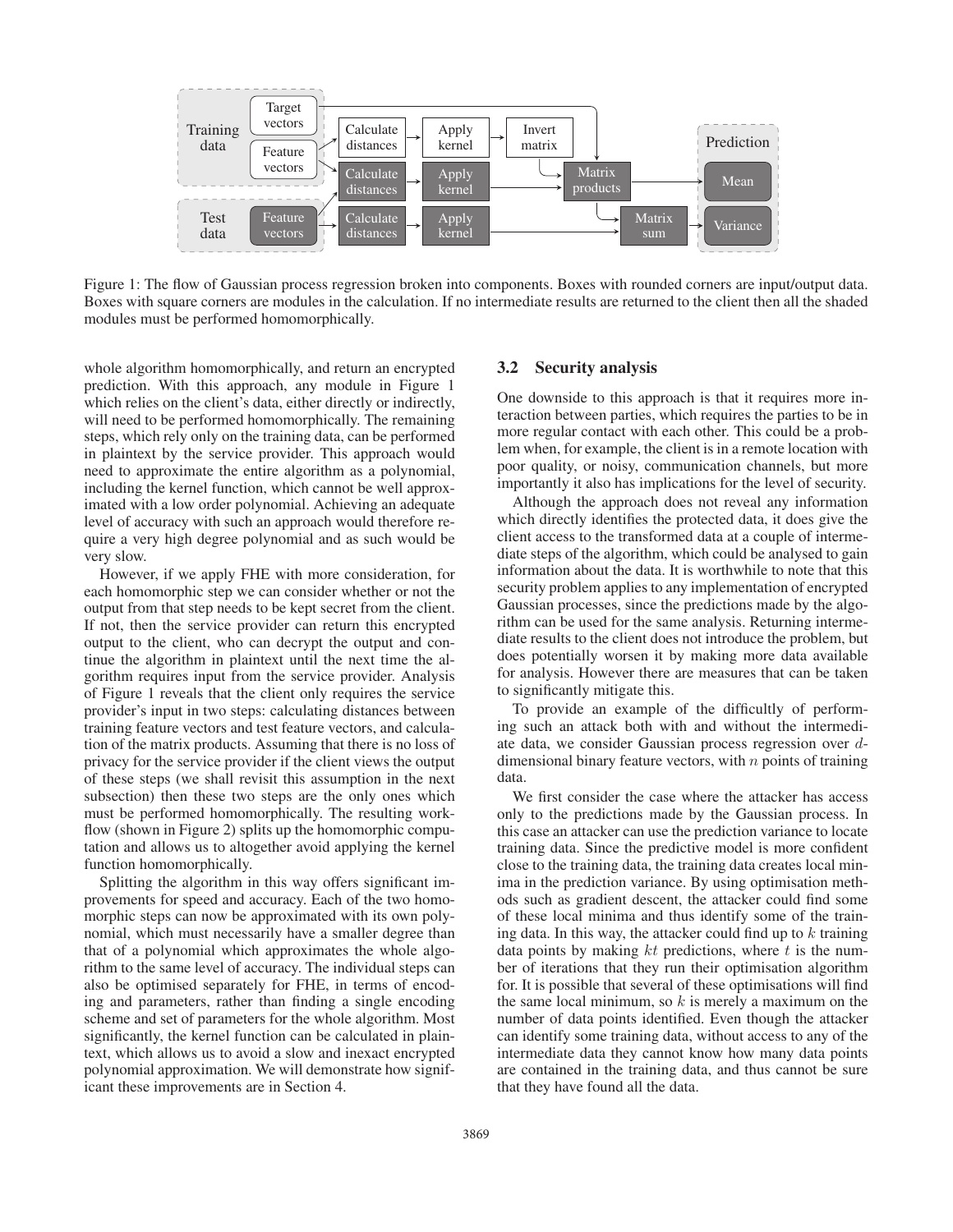

Figure 2: Our workflow for encrypted Gaussian process regression. Shaded boxes are steps which involve encrypted data. All other steps are performed on plaintext.

We now consider the case where the attacker does have access to intermediate data. We start by noting that the second of the two homomorphic steps gives the attacker no extra information to work with. In this step two things are returned to the client: the means of the predicted values and the matrix product diag( $K_* K^{-1} K_*^T$ ). The first of these is part of the prediction that the client wants. The second output differs from the variances of the predicted values only by taking its negative and adding diag( $K_{**}$ ), which is an entirely reversible operation. Therefore, giving the output of this homomorphic step to the client gives them no more information than giving them the prediction directly.

We therefore only need to consider the first of the two homomorphic steps. This step gives the client access to the distances between the training feature vectors and their own feature vectors, which gives them some information about the training feature vectors. If no measures are taken to obscure this extra information, an attacker can use a simple attack to find the training data: Predict on each of the unit vectors  $e_i$  and the zero vector  $\theta$ , then each training feature vector has a 1 in the ith position if and only if its distance from **e**<sup>i</sup> is smaller than its distance from **0**. Once all training feature vectors have been identified in this way, the attacker simply needs to predict on these values to find an approximation of the target values (this may not return the exact target values, depending on the model used, but it should be close). This attack requires only  $d + n + 1$  predictions.

There are several measures that can be taken to obscure the distances, thus increasing the difficulty of an attack. For example:

- Adding a small amount of noise to each distance will prevent the client from knowing the exact distances. This will affect the prediction, but is a commonly used procedure in Gaussian process regression, and has been shown to improve the numerical performance of the method.
- By adding fake data points to the training data before calculating the distances, the service provider can hide the number of training points from the client.
- The service provider can randomise the order of the distances before sending them to the client, then later put the

covariances back in the correct order. This will prevent the client from knowing which distance corresponds to each piece of training data.

• If the algorithm is modified so the first homomorphic step returns the square of the distance (we recommend this for Euclidean distances, and it can be done with little sacrifice to speed in other cases), the service provider can choose a random integer  $c$  for each distance and add this number to the squared distance before sending it to the client. They can later multiply the corresponding covariance by  $e^{c/2l^2}$  to cancel out this change, again with little sacrifice to speed. In this way the service provider can completely obscure the distances from the client for a small sacrifice in speed.

These precautions considerably increase the difficulty in learning the distances and the number of training points, and therefore significantly increase the number of predictions necessary for an attack.

#### 3.3 Implementation

The first of the two homomorphic steps is the calculation of the distances between training feature vectors and test feature vectors. The implementation is specific to the choice of distance metric, but we demonstrate that it is possible to implement efficiently for some common distance metrics. We have implemented Hamming distances, Jaccard distances and, with a small modification to the workflow, Euclidean distances.

Hamming distance The Hamming distance between two vectors is the number of positions in which they differ from each other. This is commonly used for binary vectors, for example in chemoinformatics where MACCS keys are a common way of describing molecules as 167 dimensional binary vectors. For calculation of Hamming distances we use  $\mathbb{Z}_2$  to encode non-negative integers as binary digits. We can<br>then add integers through the appropriate addition and mul then add integers through the appropriate addition and multiplication of the digits. We encode feature vectors in  $\mathbb{Z}_2^{n \times 1}$ .<br>We regard this as n binary vectors of length 1, each repre-We regard this as  $n$  binary vectors of length 1, each representing an integer stored with a single binary digit. Since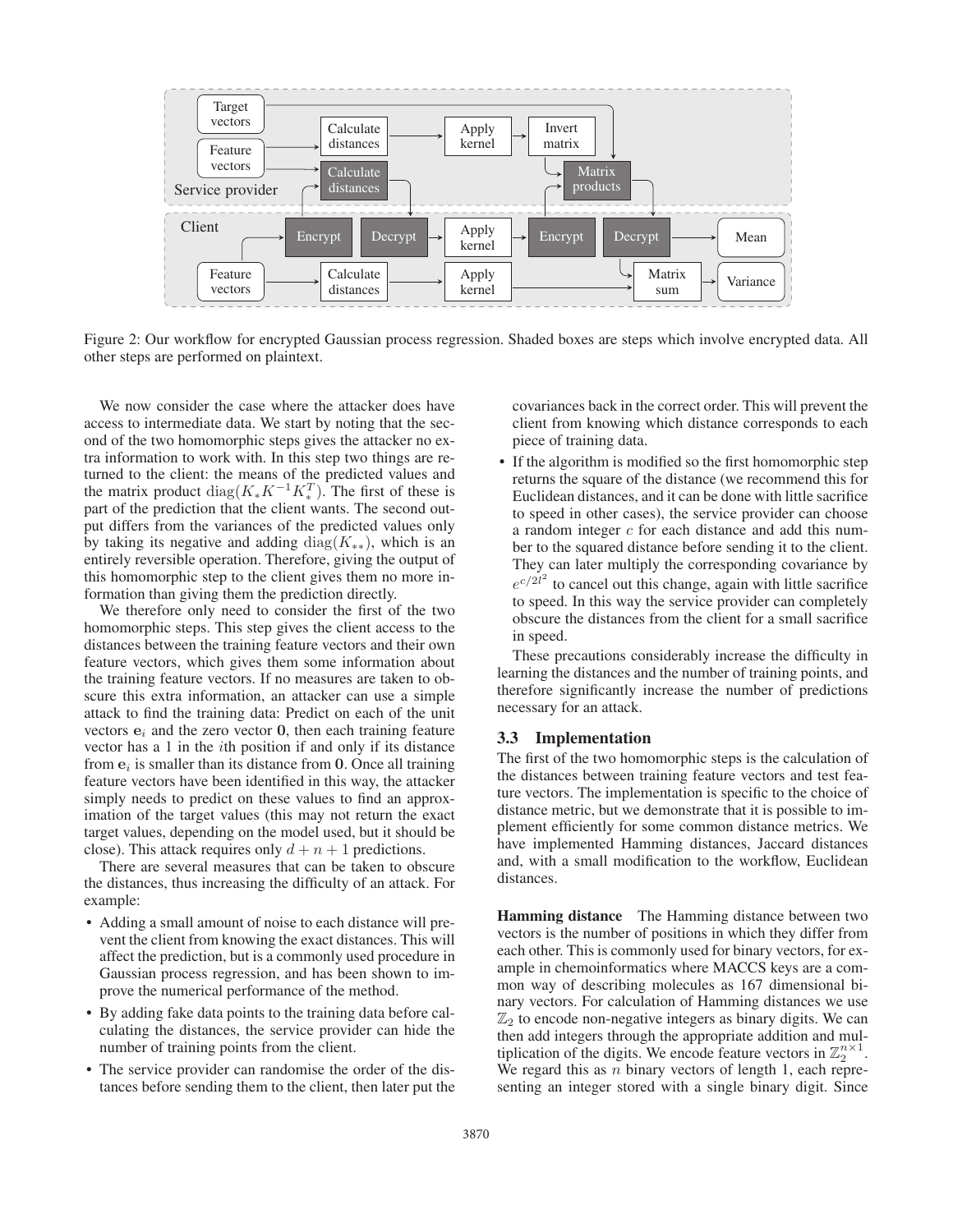$1+1=0$  in  $\mathbb{Z}_2$ , for feature vectors  $\mathbf{x}, \mathbf{x}' \in \mathbb{Z}_2^{n \times 1}$ , the sum  $x \mapsto x'$ , equals 1 if and only if  $x \mapsto$  and  $x'$ , differ The  $x_{i,1} + x'_{i,1}$  equals 1 if and only if  $x_{i,1}$  and  $x'_{i,1}$  differ. The sum  $\mathbf{x} + \mathbf{x}' \in \mathbb{Z}_2^{n \times 1}$  is therefore equal to 1 in each position<br>where **x** and **x**<sup>*l*</sup> differ and we get the Hamming distance by where  $x$  and  $x'$  differ, and we get the Hamming distance by adding together these 1s. This is done in steps, where in each step we pair up integers which are stored using  $k$  binary digits and add them together, resulting in integers stored using  $k+1$  binary digits. After the first step we are left with an element of  $\mathbb{Z}_2^{\lfloor n/2 \rfloor \times 2}$ , which is regarded as  $\lfloor n/2 \rfloor$  binary vectors each representing a 2-digit binary number. After the second each representing a 2-digit binary number. After the second step we have an element of  $\mathbb{Z}_2^{n/4} \times 3$ , regarded as  $\lceil n/4 \rceil$  bi-<br>nary vectors each representing a 3-digit binary number, and nary vectors each representing a 3-digit binary number, and so on until we get an element of  $\mathbb{Z}_2^{1\times \lfloor \log_2(n)+1 \rfloor}$ , containing the binary digits of the Hamming distance the binary digits of the Hamming distance.

When running this distance algorithm on a single pair of feature vectors, each element of  $\mathbb{Z}_2$  is encrypted into a separate ciphertext. By using ciphertext packing (Smart and Vercauteren 2014) we can store many elements of  $\mathbb{Z}_2$  in the same ciphertext and compute on them simultaneously, which can be used to run the distance algorithm on many pairs of feature vectors at no extra computational cost. We use the same packing strategy for Jaccard distances.

Jaccard distance The Jaccard distance between two finite sets A and B is  $\frac{|A \cup B| - |A \cap B|}{|A \cup B|}$ . Binary vectors can be regarded as subsets of some larger finite set ( $x_i = 1$  if and only if the ith element is present in the subset) so we can take Jaccard distances between binary vectors. This is also commonly used in chemoinformatics. For this calculation we encode feature vectors in  $\mathbb{Z}_2^{n \times 1}$  in the same way as for<br>Hamming distance. As the distance is a fraction, and we can-Hamming distance. As the distance is a fraction, and we cannot perform division on encrypted data, we return the fraction as a pair of integers - numerator and denominator - for the client to divide. The denominator is the size of the union, which is the number of indices where one or both vectors are equal to 1. The sum  $x_{i,1} + x'_{i,1} - x_{i,1}x'_{i,1}$  is equal to 1 if and only if one or both of  $x_{i,1}$  and  $x'_{i,1}$  is equal to 1, so we calculate the dependence by coloulating  $x + x'$  and  $x'$ calculate the denominator by calculating  $\mathbf{x} + \mathbf{x}' - \mathbf{x}\mathbf{x}'$  and summing the 1s in the same way as for the Hamming distance. The size of the intersection is the number of indices where both vectors are equal to 1. Thus the numerator is the number of indices where exactly one vector is equal to 1, which is precisely the Hamming distance.

Euclidean distance The Euclidean distance between vectors **x** and **y** is  $\sqrt{\sum_{i=0}^{n}(x_i - y_i)^2}$ . This involves taking the square root which we cannot reasonably do on encrypted square root, which we cannot reasonably do on encrypted data. This can be worked around by homomorphically calculating the square of the Euclidean distance and letting the client take the square root. This does not give any extra information to the client since there is a one-to-one mapping between the (positive) distances and their squares. We therefore only need to calculate  $\sum_{i=0}^{n}(x_i - y_i)^2$ , which is a very low degree polynomial so is nerfectly suited for FHE. In this low degree polynomial so is perfectly suited for FHE. In this case we run into another issue. The BGV scheme only works on elements of  $\mathbb{Z}_p$  for some prime p, whereas the Euclidean distance is defined over all real numbers. We work around

this using the same method as (Dowlin et al. 2016). We scale real numbers by some large scaling factor then round to the nearest integer. Since the integers obtained are potentially very large we use the Chinese Remainder Theorem to split them into vectors of smaller integers, each modulo some prime base. We use primes roughly equal to 10000 and choose a suitably large number of primes to store the scaled numbers. Each number is therefore encoded as a sequence of integers, each an element of  $\mathbb{Z}_{p_i}$  for some sequence of plaintext moduli **p**.

When running this algorithm on a single pair of feature vectors, each element of  $\mathbb{Z}_{p_i}$  is encrypted into a separate ciphertext. Again, using ciphertext packing we can perform several instances of the algorithm in parallel. In this case the number of elements we can store in a single ciphertext varies with  $p_i$ , so, to compute a fixed number of distances, the number of ciphertexts required for each  $p_i$  also varies. We use the same packing strategy for multiplying matrices, allowing us to make several predictions at once.

Multiplying matrices The second homomorphic step involves multiplying matrices of real numbers. In particular, this step calculates  $K_{*}K^{-1}\mathbf{y}$  and  $diag(K_{*}K^{-1}K_{*}^{T})$ , which requires the evaluation of polynomials of degree 3. This is also a very low degree polynomial with real valued inputs, so is encoded in the same way as for Euclidean distance.

### 4 Results

We apply our modular approach to a data set which is a realistic representation of the kind of data for which this technique would provide significant real world value. This data consists of hits from Plasmodium falciparum (P. falciparum) whole cell screening as released through the Medicines for Malaria Venture website (mmv.org) and originates from the GlaxoSmithKline Tres Cantos Antimalarial Set (TCAMS), Novartis-GNF Malaria Box Data set and St. Jude Children's Research Hospital's Dataset, and consists of molecules described using MACCS keys (Durant et al. 2002) - a common cheminformatics descriptor, generated using the RD-Kit software (Landrum), consisting of 167-dimensional binary feature vectors. Pharmaceutical companies are unlikely to want to expose any intellectual property during the drugdiscovery process, but may want to use machine learning models built on external data to accelerate the discovery process. The owner of this data, if it is not openly available, is unlikely to want to expose their IP either, given the potential value it has for the user.

We compare to a non-modular approach which does not return anything to the client until the (encrypted) prediction has been calculated. All steps up to this point which rely on the client's data must therefore be performed homomorphically. Steps which do not rely on the client's data can still be performed in plaintext by the service provider (see Figure 1). Since the results are real numbers, we use the same technique as for multiplying matrices: multiply by a large scaling factor, round to the nearest integer, and split the large integer into several smaller ones using the CRT.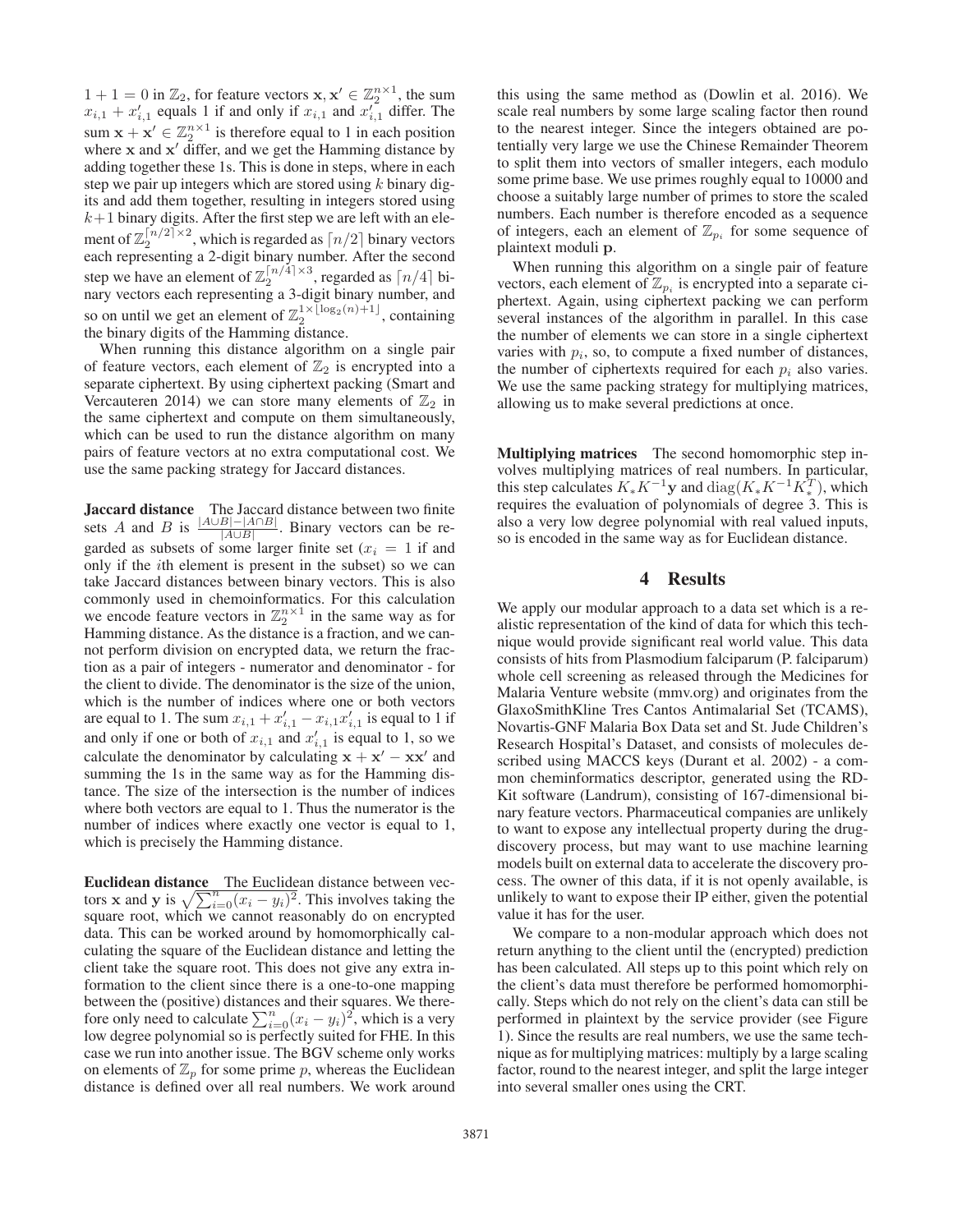Since the kernel cannot be calculated exactly we approximate it with a degree 6 Taylor expansion about 0, which provides a good approximation for distances which are small relative to the lengthscale, but quickly becomes inaccurate as the distances become larger. For Jaccard distances we need to calculate the reciprocal of  $|A \cup B|$ . In the dataset we are using, the value of  $|A \cup B|$  lies between 35 and 105 about 99.9% of the time. We approximate the reciprocal function with a degree 6 Taylor expansion about 70, which gives a fairly close approximation between these values.

These approximations, combined with the calculation of distances and multiplication of matrices, result in a degree 27 polynomial for the whole GP algorithm when using Hamming distances, for which we used a modulus chain of length 13, a degree 255 polynomial when using Jaccard distances, for which we used a modulus chain of length 22, and a degree 15 polynomial when using Euclidean distances, for which we used a modulus chain of length 11. The inaccuracy caused by approximating with these polynomials turns out to be so large that the predictions are essentially random, so these provide nothing more than a lower bound on the degree (and modulus chain length) required for accurate predictions. Attaining a reasonable level of accuracy for predictions would have required much larger degree polynomials, which we were unable to implement due to the exploding computational time.

We record the time taken between the test data being encrypted and the result being decrypted, and also the accuracy of the calculation as compared to a plaintext version of the algorithm. In both cases we calculate the inverse of the covariance matrix  $K$  before we start timing, as this does not depend on the client's data. We record times for the rest of the process using Hamming, Jaccard and Euclidean distances with 5 training data points and 5 test data points, and in the modular approach we also record the time taken for each step. When using Hamming distances we use a lengthscale of 11.0315, for Jaccard distances we use a lengthscale of 0.1175 and for Euclidean distances we use a lengthscale of 3.8058. These lengthscales were found by optimising the log marginal likelihood of the data given the lengthscale, and thus represent realistic lengthscales for data of this kind. All implementations use a security parameter of 80. Real world applications would likely require a larger security parameter than this, but for the sake of comparing methods we chose a low security level to make the runtime and memory footprint of the non-modular approach more managable.

We tested on a POWER8+ processor with Infiniband interconnect, using 10 threads. Table 1 shows that the modular approach is both faster and more accurate than the nonmodular approach, with speedups of up to 566x even when the non-modular approach's approximation was so rough as to be meaningless. The level of inaccuracy of the nonmodular approach would render the algorithm useless for any real world application. Thus it would be necessary to use a higher-degree approximation, which would increase the time taken even further. Figure 3 shows how the size of the dataset affects speed under the modular approach.

| Time (s)                     |  | Modular      | Non-modular |
|------------------------------|--|--------------|-------------|
| Hamming distance             |  | 32           |             |
| Jaccard distance             |  | 80           |             |
| Euclidean distance           |  | 39           |             |
| Kernel function              |  |              |             |
| Matrix multiplication        |  |              |             |
| Total (Hamming)              |  | 38           | 2684        |
| Total (Jaccard)              |  | 86           | 48677       |
| Total (Euclidean)            |  | 45           | 411         |
|                              |  |              |             |
| <b>Accuracy</b>              |  | Modular      | Non-modular |
| Total (Hamming)<br>$\ddot{}$ |  | %<br>0.00004 | ± 587863 %  |

| $\vert$ Total (Euchdeal) $\vert$ $\pm$ 1.79 $\tau$ /0        | $\perp$ 22.200 $\approx$ |
|--------------------------------------------------------------|--------------------------|
|                                                              |                          |
| Table 1: A comparison of the computation times and ac-       |                          |
| curacy for regression using a Gaussian process on 5 train-   |                          |
| ing data points and 5 test data points for modular and non-  |                          |
| modular approaches. Accuracy is recorded as the average      |                          |
| difference between the result and the same result taken from |                          |
| a plaintext implementation of the algorithm, expressed as a  |                          |
| percentage of the plaintext result.                          |                          |

Total (Jaccard)  $\pm 0.00286 \%$   $\pm 14580347$ Total (Euclidean)  $\pm 1.754\%$   $\pm 59.206\%$ 



Figure 3: A graph showing how execution time of a GP scales with the size of the training dataset. All timings are for the whole GP regression workflow using Hamming distance with a test dataset of size 10.

## 5 Summary

In this paper we have demonstrated how FHE can be effectively applied to Gaussian process regression, a popular lazy learning technique. In order to mitigate the large computational cost of operations on encrypted data within FHE, with respect to their plaintext equivalents, we break the Gaussian process methodology into stages, not all of which are required to be performed under encryption. This can be used to offer efficient, accurate prediction against a machine learning model as a service without the need to establish trust between client and service provider. The ability to make efficient, accurate predictions on encrypted data would be of great value in fields such as healthcare or banking, where machine learning can be used for tasks such as drug discovery or fraud detection, but privacy of data is essential.

We have shown that this modular approach offers signif-